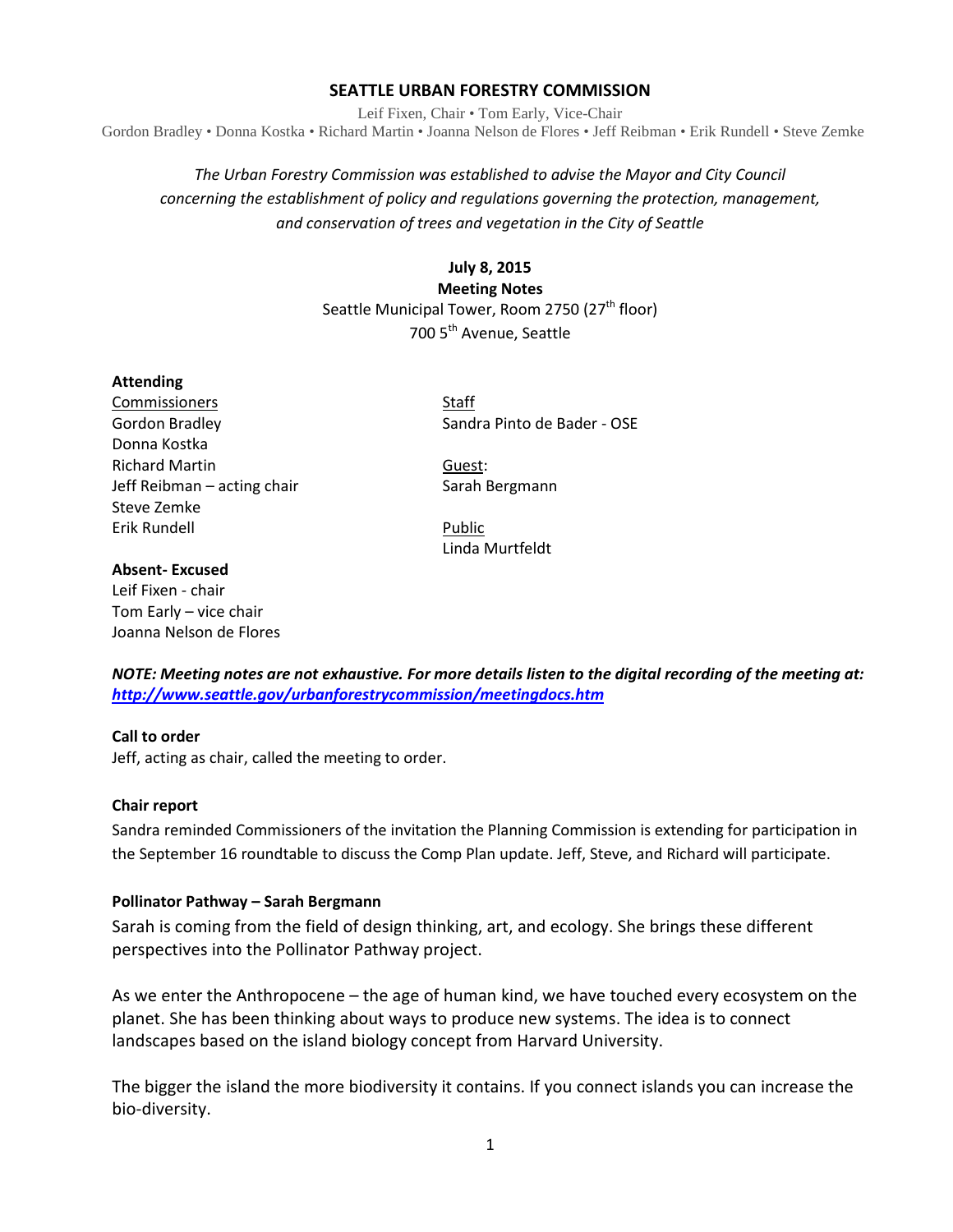She started with the Seattle University campus, which has been an example of good work on sustainable, healthy landscapes. She has been working for seven years to connect the Seattle U campus to Nora's Woods -- an undeveloped city park and native plant garden in the Madrona neighborhood which is comprised of 99.9% native plants. She has been talking to homeowners about transforming their yards into gardens that are more pollinator friendly.

She is working on a large format book (2 ft by 3 ft) similar to what Audubon did documenting all birds in north America. She saw an exhibit that showed that 40 of those birds would be extinct in 10 years. That moved her to start working on creating the pollinator pathway.

The broad picture of the project is that it is bigger than one landscape plan. The project has been well received. Honey bees are in decline and have been since 2006 but they are not the only pollinators. The reason why the honey bee has been suffering is because industrial agriculture has gotten bigger and bigger and it all blooms at once and the bees have too much food and then no food. People started getting really concerned about the honey bee but no attention was paid to other pollinators such as bats, birds, bees, beetles, ants, butterflies, etc. which don't produce honey or wax but provide a crucial service.

The project is trying to build a responsible partnership to begin connecting landscapes in service of what our wilderness needs. It's about planting plants to support native pollinators and not just planting nectar plants. The agriculture systems we are looking at is mostly dependent on the honey bee and that makes it vulnerable.

She would like to use unutilized space to connect landscapes. Has gotten a lot of interest in the project but couldn't accommodate it. She really needs institutions to back up the interest for a long term viability of the project.

She is currently working on building criteria and principles for a SCL project. They are beginning to restore transmission corridors and are evaluating their project based on criteria and principles to then designate it as a pollinator highway.

UFC question: have you talked to SPU and King County about their Green Stormwater Infrastructure?

Answer: She is focusing on individual project instead of adding pollinator friendly gardens everywhere. She has also talked to King County. The biggest thing that happens when she talks to agencies is that they like each other but don't know how to work together. Principles will be helpful. Pollinators prefer small spaces.

UFC question: have you looked at street trees? That would fit with the UFC interest. Answer: Supporting native species is important. Grouping of trees are best. Plants are moving due to climate change. This also happens due to urban forest fragmentation.

UFC comment: SDOT and utilities have been working on green streets. That's an opportunity to inform them to get another dimension added. Also, the City's GreenFactor might be a good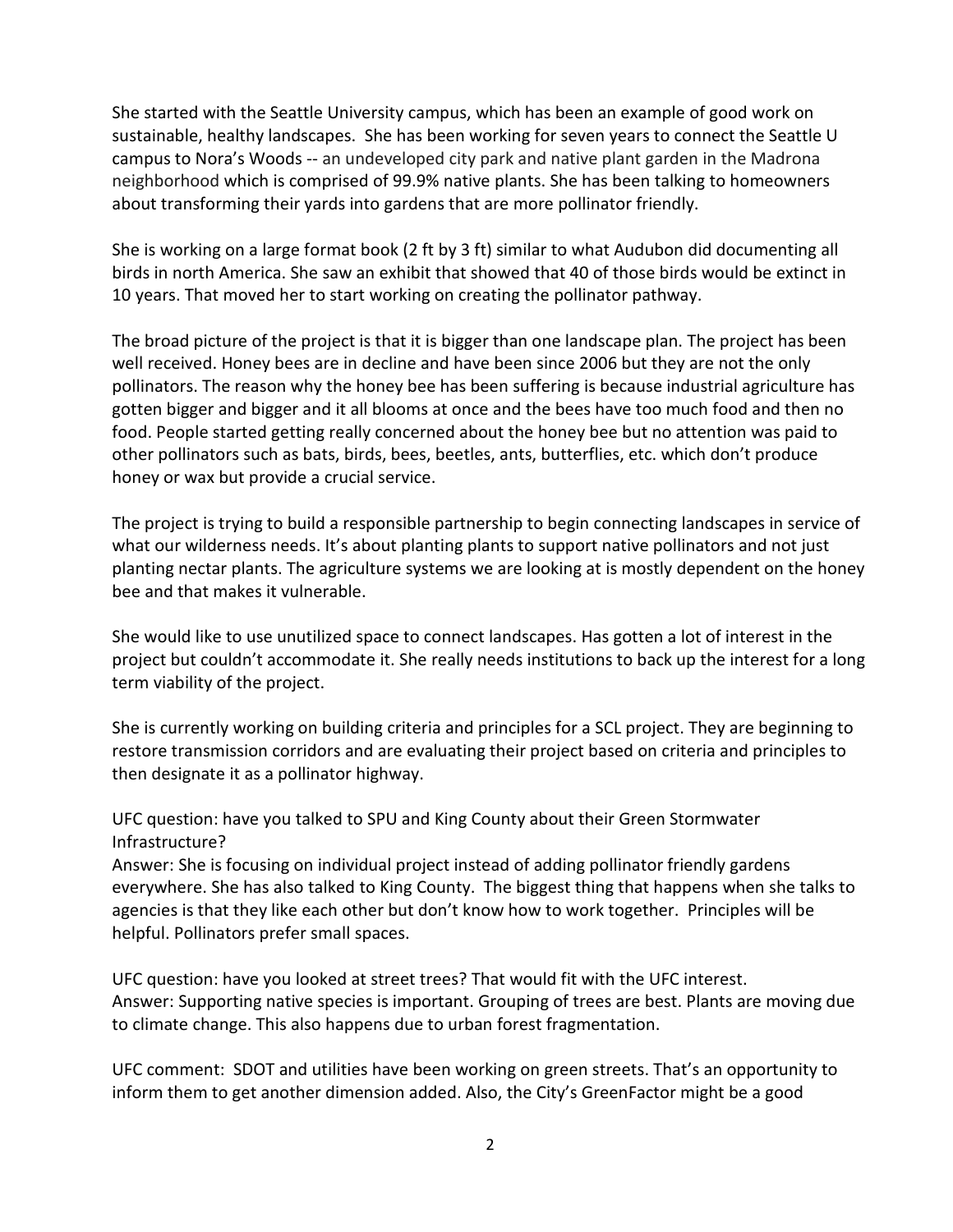opportunity to encourage certain kind of plantings. There is lots of Seattle connected through the Olmstead legacy and this would be another opportunity to include this program into those places. With the UFC time and time again we are working on enhancing the urban ecosystem including trees and landscapes.

She is interested in looking at Transfer of Development Rights. She has been looking at maybe looking at a way to use 1% for art for this.

UFC comment: it would be good to talk to Forterra about this. Answer: she has been working with them.

UFC comment: UFC is working with DPD on the new tree ordinance for private property.

UFC comment: Possible partnership with FeetFirst. Answer: she has been working with them.

She has been trying to get funding for a demonstration project and people don't want to fund her work. They want to build pollinator pathways elsewhere. She has received Neighborhood Matching Fund grants twice. The project is fully dependent on her and it will likely die. Which might be good as inspiration. She needs to be well funded to be able to keep on going but if she doesn't remain involved the landscapes might die. She wants institutional support. Some homeowners say they will take care of it and they don't.

UFC comment: maybe partner up with a non-profit that is well established such as Audubon. The waterfront re-development would be a great opportunity and would be a great show piece for the Pollinator Pathway. Maybe get a 'friends of the pollinator pathway" group to be a long-term conduit to advocate for the project. The Rainwise program in SPU could be a way to get funding.

Sarah's contact information is: Sarah Bergmann Director The Pollinator Pathway [info@pollinatorpathway.org](mailto:info@pollinatorpathway.org) [www.pollinatorpathway.com](http://www.pollinatorpathway.com/)

# **Parks Supplemental Use Guidelines for Natural Areas and Greenbelts – discussion continues and possible vote.**

Sandra conveyed Susanne Rockwell's request to postpone discussion and issuance of a letter of recommendation until after Parks has incorporated public comment to their draft document.

The Commission discussed the request and decided to move forward

**ACTION: A motion to move forward to discuss version 2 of the draft letter of recommendation currently being considered by the Commission was made, seconded, and approved. (5-1)**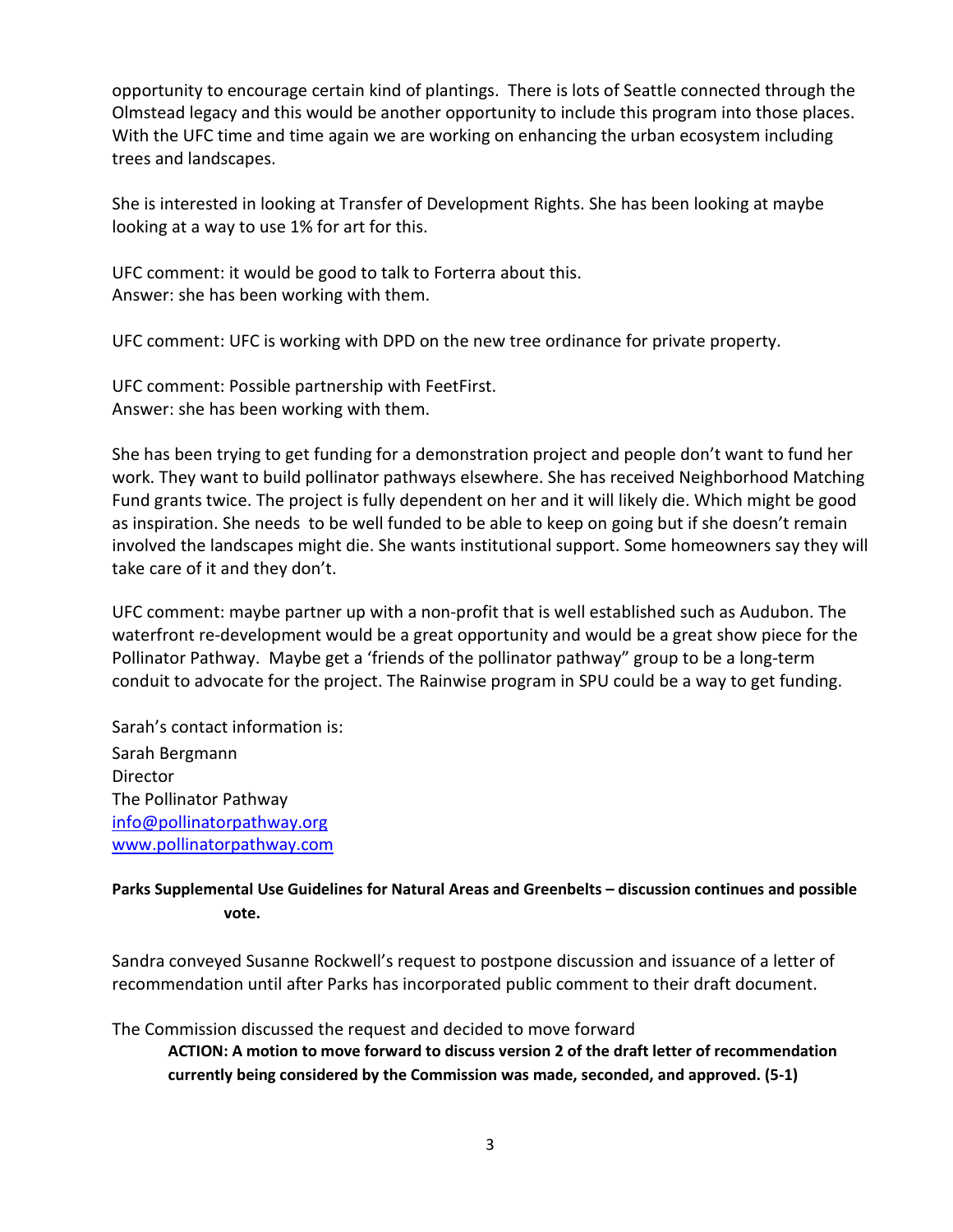The Commission discussed the draft.

Jeff expressed concern about UFC direction to provide comment as part of the public. Also he believes that neglect poses a greater threat to our natural areas and particularly to trees and canopy coverage within them, than limited additional use ever could. The spread of invasives is the primary issue but encampment and other miss-use is also an issue. Allowing more uses, and thus more users into our natural areas will build a greater constituency for their protection restoration and preservation. He believes that is the Parks department's intent with this policy and trusts the Parks Department to manage the properties, and uses effectively so that the benefits outweigh any impacts.

Other Commissioners mentioned that the Parks Department has not been a good steward of the land. An example being Kiwanis Ravine which used to be completely neglected.

Sandra confirmed what the Park Board website says about timeline for comment.



Commissioners said the Park Board has welcomed interaction with UFC. This is an opportunity to communicate with the Park Board.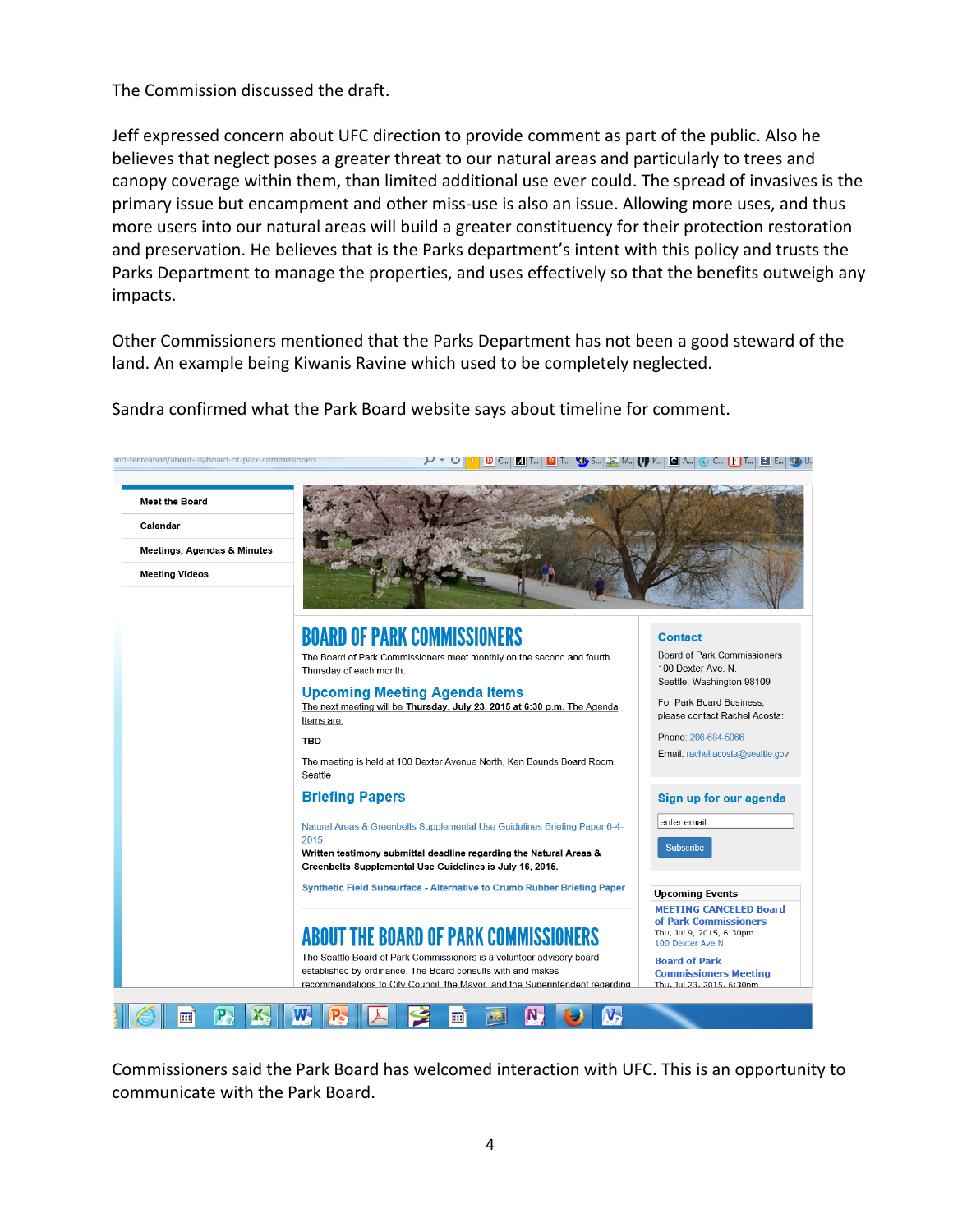## **ACTION: A motion to approve the letter as amended was made, seconded, and approved. (6-0)**

## **Planning Commission Comp Plan Round Table event on 9/16**

Richard, Steve and Jeff will attend.

# **Right-of-way Improvement Manual – UFC participation update - Jeff**

There has been no movement on this front.

# **Initial draft of updated Comprehensive Plan** Sandra will send the link and will include time for discussion in the August 5 agenda.

# **UFC comments to ECA and LID updates – initial conversation**

No draft documents are available at this time.

# **Arboretum Botanic Garden Commission letter of response RE: Arboretum Multi-use Trail** Move to next meeting.

**Public comment**

## **New business and announcements**

## **Adjourn**

Public input **From:** Mark Ahlness [mailto:mahlness@comcast.net] **Sent:** Tuesday, July 07, 2015 9:39 PM **To:** Pinto de Bader, Sandra **Subject:** Feedback: Draft letter on Parks Draft Supplemental Use Guidelines for Natural Areas/Greenbelts v2

Dear Urban Forestry Commission,

The Seattle Nature Alliance is very pleased to see you[r Version 2 of draft letter of recommendation RE: Parks](http://www.seattle.gov/Documents/Departments/UrbanForestryCommission/2015/2015docs/DraftParksSupplementalUseGuidelinesv2070815.pdf)  [Draft Supplemental Use Guidelines for Natural Areas/Greenbelts!](http://www.seattle.gov/Documents/Departments/UrbanForestryCommission/2015/2015docs/DraftParksSupplementalUseGuidelinesv2070815.pdf)

We hope it moves forward to a vote on July 8, and we urge you adopt it and send it to the Parks Board.

We are also very concerned that "low-impact" uses NOT be the defining criteria alone. It really needs to be the **total quantity** of trails or quantity of different uses added into a single space, measured against the carrying capacity of the land, habitat and overall visitor experience. In other words, adding too many "layers" of low-impact uses can be worse than a single high impact use. Every new recreation use compounds the impact, and added together in our small, fragmented and stressed natural areas, they will negatively affect nature for wildlife and the nature-experience for people.